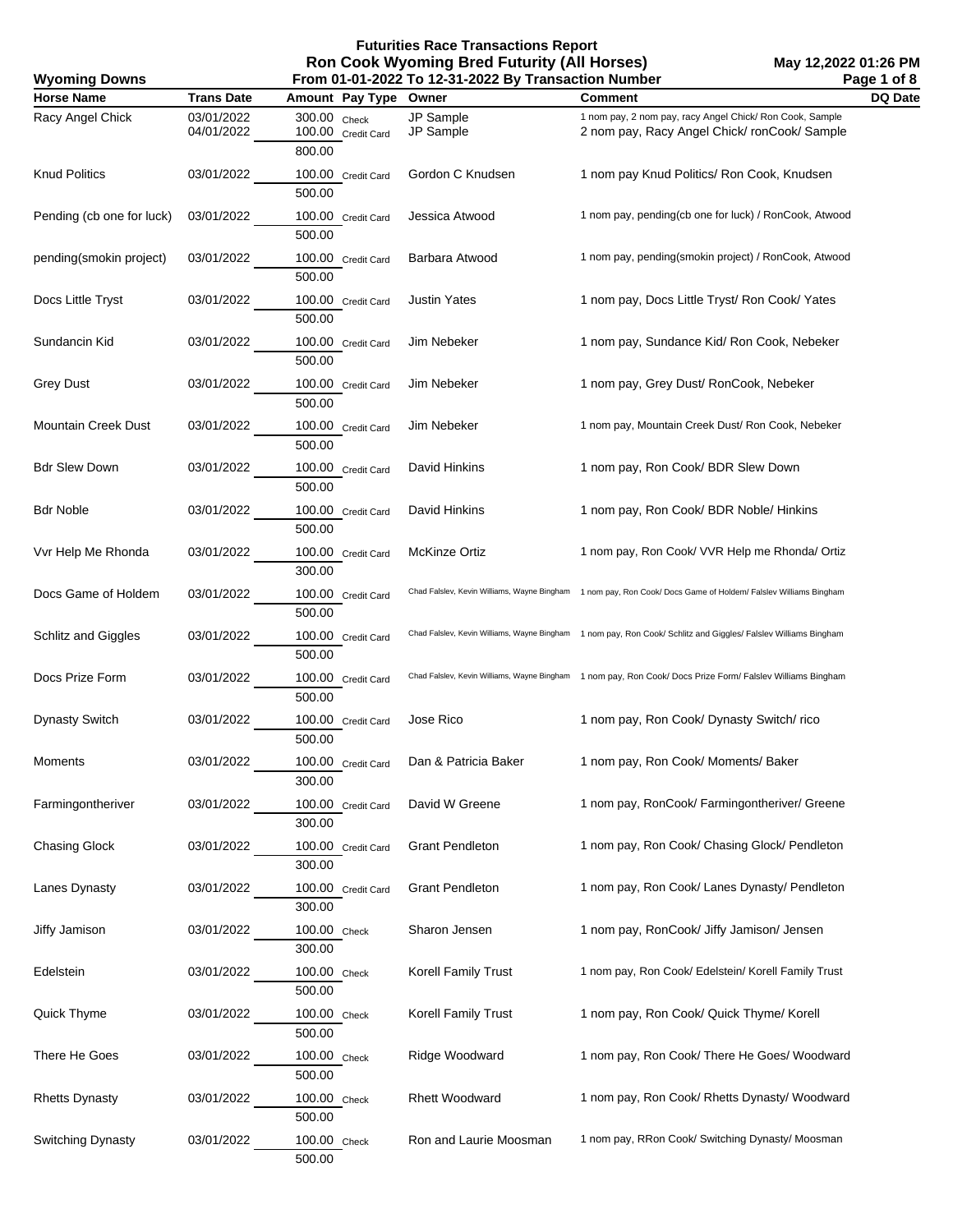## **Futurities Race Transactions Report Ron Cook Wyoming Bred Futurity (All Horses)**

| <b>Wyoming Downs</b>        |                   |                              | From 01-01-2022 To 12-31-2022 By Transaction Number |                                                                            | Page 2 of 8 |
|-----------------------------|-------------------|------------------------------|-----------------------------------------------------|----------------------------------------------------------------------------|-------------|
| <b>Horse Name</b>           | <b>Trans Date</b> | Amount Pay Type              | Owner                                               | <b>Comment</b>                                                             | DQ Date     |
| Jv Rockin Da Winner         | 03/01/2022        | 100.00 Check<br>500.00       | JV Quarter Horses                                   | 1 nom pay, Ron Cook/ Jv Rockin da Winner/ Jv Quarter Horses                |             |
| Jv Zoomin Da Wagon          | 03/01/2022        | 100.00 Check<br>500.00       | JV Quarter Horses                                   | 1 nom pay, Ron Cook/ JV Zoomin Da Wagon/ Jv Quarter Horses                 |             |
| Jv Papp B Moven             | 03/01/2022        | 100.00 Check<br>500.00       | JV Quarter Horses                                   | 1 nom pay, Ron Cook/ Jv Papp B Moven/ Jv Quarter Horses                    |             |
| Cd Little Panther           | 03/01/2022        | 100.00 Check<br>500.00       | <b>JV Quarter Horses</b>                            | 1 nom pay, RonCook/ CD Little Panther/ JV Quarter Horses                   |             |
| Jpj Roll the Dice           | 03/01/2022        | 100.00 Check<br>500.00       | James R or Patricia Johnson                         | 1 nom pay, RonCook/ JPJ Roll The Dice/ Johnson                             |             |
| Secrets Inthe Corona        | 03/01/2022        | 100.00 Check<br>500.00       | Zane Hollingsworth                                  | 1nom pay, ronCook/ Secrets in the Corona/ Hollingsworth                    |             |
| Pappa Fame                  | 03/01/2022        | 100.00 Check<br>500.00       | Eddie & Andrea Jensen                               | 1 nom pay, Ron Cook/ Pappa Fame/ Jensen                                    |             |
| Shineyspitfire              | 03/01/2022        | 100.00 Check<br>500.00       | Eddie & Andrea Jensen                               | 1 nom pay, Ron Cook/ Shineyspitfire/ Jensen                                |             |
| <b>Basin Brawler</b>        | 03/01/2022        | 100.00 Check<br>500.00       | Stan Young                                          | 1 nom pay, Ron Cook/ Basin Brawler/ Young                                  |             |
| The Eagle Way               | 03/01/2022        | 100.00 Check<br>500.00       | Stan Young                                          | 1 nom pay, Ron Cook/ The Eagle Way/ Young                                  |             |
| <b>Buzz the Tower</b>       | 03/01/2022        | 100.00 Check<br>500.00       | Stan Young                                          | 1 nom pay, Ron Cook/ Buzz the Tower/ Young                                 |             |
| Bds Got a Rogue One         | 03/01/2022        | 100.00 Check<br>300.00       | <b>BDS Performance Horses</b>                       | 1 nom pay, Ron Cook/ BDs Got A Rogue One/ BDS Performance Horses           |             |
| <b>Bds Davysboldfortune</b> | 03/01/2022        | 100.00 Check<br>300.00       | <b>BDS Performance Horses</b>                       | 1 nom pay, RonCook/ BDS Davysboldfortune/ BDS Performance Horses           |             |
| <b>Bds Eyezhardtoforget</b> | 03/01/2022        | 100.00 Check<br>300.00       | <b>BDS Performance Horses</b>                       | 1 nom pay, Ron Cook/ BDS Eyezhardtoforget/ BDS Performance Horses          |             |
| Bds Take It Ec              | 03/01/2022        | 100.00 Check<br>300.00       | <b>BDS Performance Horses</b>                       | 1 nom pay, Ron Cook/ BDS Take It EC/BDS Performance Horses                 |             |
| Jjs Hawk                    | 03/01/2022        | 100.00 Check<br>500.00       |                                                     | Ross Brown and Elsha McGarry 1 nom pay, RonCook/ JJS Hawk/ Brown & McGarry |             |
| Name Pending                | 03/01/2022        | 100.00 Check<br>500.00       | <b>CB Stables</b>                                   | 1 nom pay, Ron Cook/ Name Pending/CB stables                               |             |
| All Willy Nilly             | 03/01/2022        | 100.00 Check<br>500.00       | Lex Fabrizio                                        | 1 nom pay, RonCook/ All willy Nilly/ Fabrizio                              |             |
| Cd Fantasy Wagon            | 03/01/2022        | 100.00 Check<br>500.00       | Lee, Dan and Carol                                  | 1 nom pay, Ron Cook/CD Fantasy Wagon/ Lee                                  |             |
| Cd Bricks Baby Girl         | 03/01/2022        | 100.00 Check<br>500.00       | Lee, Dan and Carol                                  | 1 nom pay, Ron Cook/ CD Bricks Baby Girl/ Lee                              |             |
| Cd Golly Ms Molly           | 03/01/2022        | 100.00 Check<br>500.00       | Lee, Dan and Carol                                  | 1 nnompay, Ron Cook/ CD Golly Ms Molly/ Lee                                |             |
| Yallneedjesus               | 03/01/2022        | 100.00 Check<br>500.00       | Keith Bart Larose                                   | 1 nom pay, Ron Cook/ Yallneedjesus/ Larose                                 |             |
| Kc Rykers Prospect          | 03/01/2022        | 100.00 Check<br>500.00       | Kay and/or Cheri Dunford                            | 1 nom pay, Ron Cook/ KC Rykers Prospect/ Dunford                           |             |
| Hit On 17                   | 03/01/2022        | 100.00 Check<br>500.00       | Moonshine Racing                                    | 1 nom pay, RonCook/ Hit On 17/ Moonshine Racing                            |             |
| Glocks Girl                 | 03/01/2022        | 100.00 Credit Card<br>500.00 | Robert Fox                                          | 1 nom pay, Ron Cook/ Glocks Girl/ Fox                                      |             |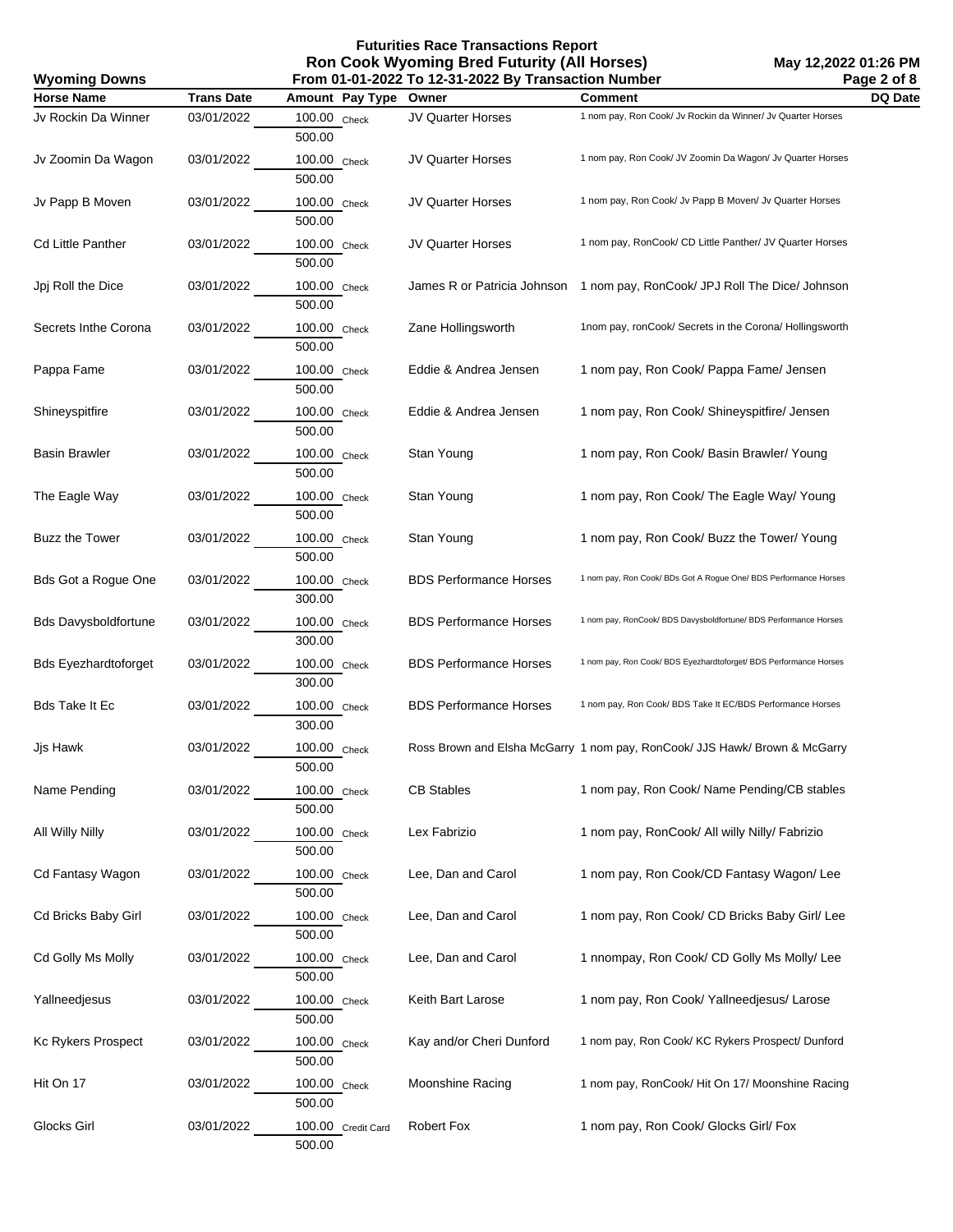**Futurities Race Transactions Report Ron Cook Wyoming Bred Futurity (All Horses)**

**May 12,2022 01:26 PM Page 3 of 8**

| <b>Wyoming Downs</b>     |                          | From 01-01-2022 To 12-31-2022 By Transaction Number |                          |                                                                                                                                              |         |  |
|--------------------------|--------------------------|-----------------------------------------------------|--------------------------|----------------------------------------------------------------------------------------------------------------------------------------------|---------|--|
| <b>Horse Name</b>        | <b>Trans Date</b>        | Amount Pay Type                                     | Owner                    | <b>Comment</b>                                                                                                                               | DQ Date |  |
| MI Smoothie              | 03/01/2022               | 100.00 Credit Card<br>500.00                        | Robert Fox               | 1 nompay, Ron Cook/ ML Smoothie/ Fox                                                                                                         |         |  |
| Lethal Girl              | 03/01/2022               | 100.00 Credit Card<br>500.00                        | Robert Fox               | 1 nompay, ronCook/ Letha Girl/ FOx                                                                                                           |         |  |
| Trumps Royal Dash        | 03/01/2022               | 100.00 Credit Card<br>300.00                        | Mike Scudder             | 1 nom pay, Ron Cook/ Trumps royal Dash/ Scudder                                                                                              |         |  |
| Teradash                 | 03/01/2022               | 100.00 Check<br>500.00                              |                          | Woolf, Kirk and Hartline, Ralph 1 nom pay, Ron Cook/Teradash/ Woolf & Hartline                                                               |         |  |
| Apollo Dynasty           | 03/01/2022               | 100.00 Credit Card<br>500.00                        | Steve M Wright           | 1 nom pay, Ron Cook/ apollo Dynasty/ Wright                                                                                                  |         |  |
| Greene Pending           | 03/01/2022               | 100.00 Credit Card<br>300.00                        | Casey Greene             | 1 nom pay, Ron Cook/ Greene Pending/ Greene                                                                                                  |         |  |
| Jlc Super Cool           | 03/01/2022               | 100.00 Credit Card<br>300.00                        | John Peart Robinson III  | 1 nom pay, Ron COok/ JLC super Cool/Robinson                                                                                                 |         |  |
| <b>Makin Turtlemoves</b> | 03/01/2022               | 100.00 Credit Card<br>500.00                        | Melvin Geezer Bowling    | 1 nom pay, RonCook/ Makin Turtlemoves/ Bowling                                                                                               |         |  |
| One Sweet Wine           | 03/01/2022               | 100.00 Credit Card<br>500.00                        | Melvin Geezer Bowling    | 1 nom pay, Ron Cook/ One Sweet Wine/ Bowling                                                                                                 |         |  |
| Vvr Help Me Rhonda       | 04/01/2022               | 200.00 Credit Card<br>300.00                        | McKinze Ortiz            | 2 nom pay, Ron Cook/ VVR Help Me Rhonda/ Ortiz                                                                                               |         |  |
| Moments                  | 04/01/2022               | 200.00 Credit Card<br>300.00                        | Dan & Patricia Baker     | 2 nom pay, Ron Cook/ Moments/ Baker                                                                                                          |         |  |
| The Iron Chef            | 03/01/2022<br>04/01/2022 | 100.00 Cash<br>200.00 Cash<br>300.00                |                          | Chuck Jaure and Erica Jaure 1 nom pay, ronCook/ The Iron Chef/ Jaure<br>Chuck Jaure and Erica Jaure 2 nom pay, ronCook/ the Iron Chef/ Juare |         |  |
| Overcooked               | 03/01/2022<br>04/01/2022 | 100.00 Cash<br>200.00 Cash<br>300.00                |                          | Chuck Jaure and Erica Jaure 1 nom pay, RonCook/Overcooked/Jaure<br>Chuck Jaure and Erica Jaure 2 nom pay, ronCook/Overcooked/Jaure           |         |  |
| Name Pending             | 05/02/2022               | 200.00 Check<br>500.00                              | <b>CB Stables</b>        | 2 nom pay, Ron Cook/ Name Pending/ Gonzalez                                                                                                  |         |  |
| Docs Little Tryst        | 04/01/2022               | 200.00 Check<br>500.00                              | <b>Justin Yates</b>      | 2 nom pay, RonCook/ Docs Little tryst/ Yates                                                                                                 |         |  |
| Apollo Dynasty           | 04/01/2022               | 200.00 Check<br>500.00                              | Steve M Wright           | 2 nom pay, Ron Cook/ Apollo Dynasty/ Wright                                                                                                  |         |  |
| All Willy Nilly          | 04/01/2022               | 200.00 Credit Card<br>500.00                        | Lex Fabrizio             | 2 nom pay, ronCook/ All willy Nilly/ Fabrizio                                                                                                |         |  |
| Jv Papp B Moven          | 04/01/2022               | 200.00 Check<br>500.00                              | JV Quarter Horses        | 2 nom pay, RonCook/ JV Papp B Movin/ JV Quarter horses                                                                                       |         |  |
| Cd Little Panther        | 04/01/2022               | 200.00 Check<br>500.00                              | <b>JV Quarter Horses</b> | 2 nom pay, ron Cook/ CD Little Panther/ Anderson                                                                                             |         |  |
| Jv Zoomin Da Wagon       | 04/01/2022               | 200.00 Check<br>500.00                              | <b>JV Quarter Horses</b> | 2 nom pay, RonCook/ JV zoomin da wagon/ JV quarter horses                                                                                    |         |  |
| Jv Rockin Da Winner      | 04/01/2022               | 200.00 Check<br>500.00                              | <b>JV Quarter Horses</b> | 2 nom pay, RonCook/ JV Rockin Da Winner/ Jv Quarter Horses                                                                                   |         |  |
| Teradash                 | 04/01/2022               | 200.00 Check<br>500.00                              |                          | Woolf, Kirk and Hartline, Ralph 2 nom pay, ron cook/ Teradash/ Hartline                                                                      |         |  |
| Jpj Roll the Dice        | 04/01/2022               | 200.00 Check<br>500.00                              |                          | James R or Patricia Johnson 2 nom pay, Ron Cook/ JPJ roll the Dice/ Christensen                                                              |         |  |
| Switching Dynasty        | 04/01/2022               | 200.00 Check<br>500.00                              | Ron and Laurie Moosman   | 2 nom pay, ron Cook/ Switching Dynasty/ Moosman                                                                                              |         |  |
| <b>Rhetts Dynasty</b>    | 04/01/2022               | 200.00 Check<br>500.00                              | <b>Rhett Woodward</b>    | 2 nom pay, Ron Cook/ Rhett's Dynasty/ Woodward                                                                                               |         |  |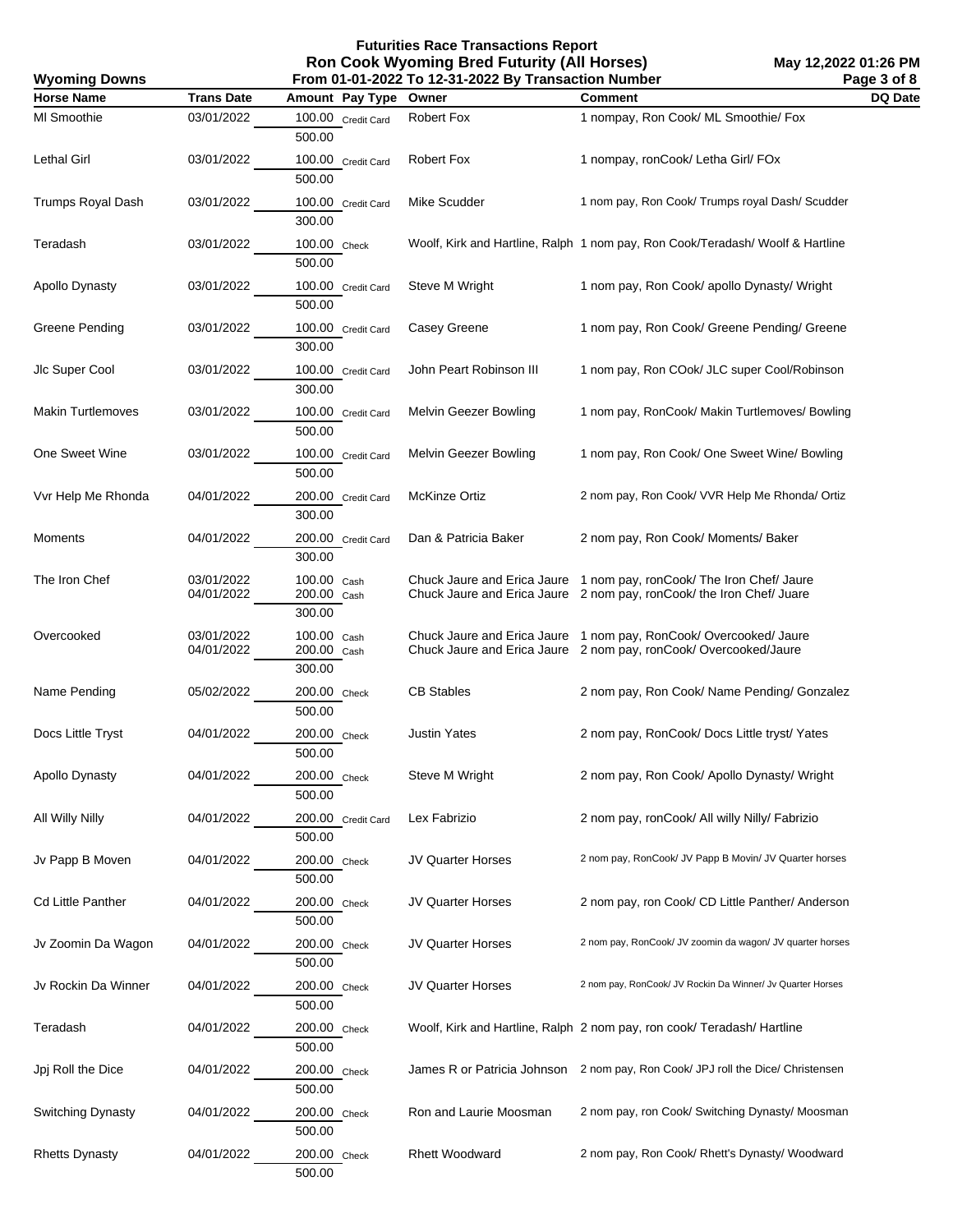| <b>Wyoming Downs</b>        |                          | Page 4 of 8<br>From 01-01-2022 To 12-31-2022 By Transaction Number |                                          |                                                                                      |         |  |
|-----------------------------|--------------------------|--------------------------------------------------------------------|------------------------------------------|--------------------------------------------------------------------------------------|---------|--|
| <b>Horse Name</b>           | <b>Trans Date</b>        | Amount Pay Type                                                    | Owner                                    | <b>Comment</b>                                                                       | DQ Date |  |
| There He Goes               | 04/01/2022               | 200.00 Check<br>500.00                                             | Ridge Woodward                           | 2 nom pay, ronCook/ There he Goes/ woodward                                          |         |  |
| Kc Rykers Prospect          | 04/01/2022               | 200.00 Check<br>500.00                                             | Kay and/or Cheri Dunford                 | 2 nom pay/ Ron Cook/ KC Ryker's Prospect/ Dunford                                    |         |  |
| Jjs Hawk                    | 04/01/2022               | 200.00 Check<br>500.00                                             |                                          | Ross Brown and Elsha McGarry 2 nom pay, RonCook/ JJs Hawk/ Brown McGarry             |         |  |
| Sundancin Kid               | 04/01/2022               | 200.00 Check<br>500.00                                             | Jim Nebeker                              | 2 nom pay, Ron Cook/ Sundancin Kid/ Nebeker                                          |         |  |
| <b>Grey Dust</b>            | 04/01/2022               | 200.00 Check<br>500.00                                             | Jim Nebeker                              | 2 nom pay, RonCook/ Grey Dust/ Nebeker                                               |         |  |
| <b>Mountain Creek Dust</b>  | 04/01/2022               | 200.00 Check<br>500.00                                             | Jim Nebeker                              | 2 nom pay, Ron Cook/ Mountain Creek Dust/ Nebeker                                    |         |  |
| Pappa Fame                  | 04/01/2022               | 200.00 Check<br>500.00                                             | Eddie & Andrea Jensen                    | 2 nom pay, ron Cook/ Pappa Fame/ Jensen                                              |         |  |
| Shineyspitfire              | 04/01/2022               | $200.00$ Check<br>500.00                                           | Eddie & Andrea Jensen                    | 2 nom pay, ron Cook/ Shineyspitfire/ Jensen                                          |         |  |
| Racy Angel Chick            | 05/02/2022               | 200.00 Check<br>800.00                                             | JP Sample                                | 3 nom pay, Ron Cook/ Racy Angel Chick/ Sample                                        |         |  |
| Secrets Inthe Corona        | 04/01/2022               | 200.00 Check<br>500.00                                             | Zane Hollingsworth                       | 2 nom pay, RonCook/ Secrets inthe Corona/ Hollingsworth                              |         |  |
| Jlc Super Cool              | 04/01/2022               | 200.00 Credit Card<br>300.00                                       | John Peart Robinson III                  | 2 nom pay, Ron Cook/ JLC Super Cool/ Robinson                                        |         |  |
| <b>Chasing Glock</b>        | 04/01/2022               | 200.00 Check<br>300.00                                             | <b>Grant Pendleton</b>                   | 2 nm pay, Ron Cook/ Chasing Glock/ Pendleton                                         |         |  |
| Lanes Dynasty               | 04/01/2022               | 200.00 Credit Card<br>300.00                                       | <b>Grant Pendleton</b>                   | 2 nom pay, Ron Cook/ Lanes Dynasty/ Pendleton                                        |         |  |
| Greene Pending              | 04/01/2022               | 200.00 Credit Card<br>300.00                                       | Casey Greene                             | 2 nom pay, ron Cook/ Greene Pending/ Greene                                          |         |  |
| Yallneedjesus               | 04/01/2022               | 200.00 Check<br>500.00                                             | Keith Bart Larose                        | 2 nom pay, Ron Cook/ Yallneedjesus/ Larose                                           |         |  |
| <b>Bds Got a Rogue One</b>  | 04/01/2022               | 200.00 Check<br>300.00                                             | <b>BDS Performance Horses</b>            | 2 nom pay, Ron Cook/ BDS Got a rogue One/ BDS Performance Horses                     |         |  |
| <b>Bds Davysboldfortune</b> | 04/01/2022               | 200.00 Check<br>300.00                                             | <b>BDS Performance Horses</b>            | 2 nom pay, Ron Cook/ BDS Davysboldfortune/ Bds Performance Horses                    |         |  |
| <b>Bds Eyezhardtoforget</b> | 04/01/2022               | 200.00 Check<br>300.00                                             | <b>BDS Performance Horses</b>            | 2 nom pay, ron Cook/ BDS Eyeshardtoforget/BDS Performance Horses                     |         |  |
| Bds Take It Ec              | 04/01/2022               | 200.00 Check<br>300.00                                             | <b>BDS Performance Horses</b>            | 2 nom pay, Ron Cook/ bds Take it EC/ Bds Performance Horses                          |         |  |
| Hit On 17                   | 04/01/2022               | 200.00 Check<br>500.00                                             | Moonshine Racing                         | 2 nom pay, ron Cook/ Hit on 17/ Moonshine Racing                                     |         |  |
| <b>Trumps Royal Dash</b>    | 04/01/2022               | 200.00 Credit Card<br>300.00                                       | Mike Scudder                             | 2 nom pay, Ron Cook/ Trumps Royal Dash/ Scudder                                      |         |  |
| Quick Thyme                 | 04/01/2022               | 200.00 Check<br>500.00                                             | Korell Family Trust                      | 2 nom pay, Ron Cook/ Quick Thyme/ Korrell                                            |         |  |
| Edelstein                   | 04/01/2022               | 200.00 Check<br>500.00                                             | Korell Family Trust                      | 2 nom pay, Ron Cook/ Edelstein/ Korrell                                              |         |  |
| <b>Blazin Fleeter</b>       | 04/01/2022<br>03/01/2022 | 200.00 Check<br>100.00 Check<br>500.00                             | <b>Charles Rex</b><br><b>Charles Rex</b> | 2 nom pay, ron Cook/ Blazin Fleeter/ Rex<br>1 nom pay, Ron Cook/ Blazin Fleeter/ Rex |         |  |
| Jiffy Jamison               | 04/01/2022               | 200.00 Check<br>300.00                                             | Sharon Jensen                            | 2 nom pay, Ron Cook/ Jiffy Jamison/ Jensen                                           |         |  |
| GI Roll the Dice            | 03/01/2022               | 100.00 Credit Card                                                 | Gary Laramie                             | 1 nom pay, ron Cook/ GI Roll the Dice/ Gary Laramie                                  |         |  |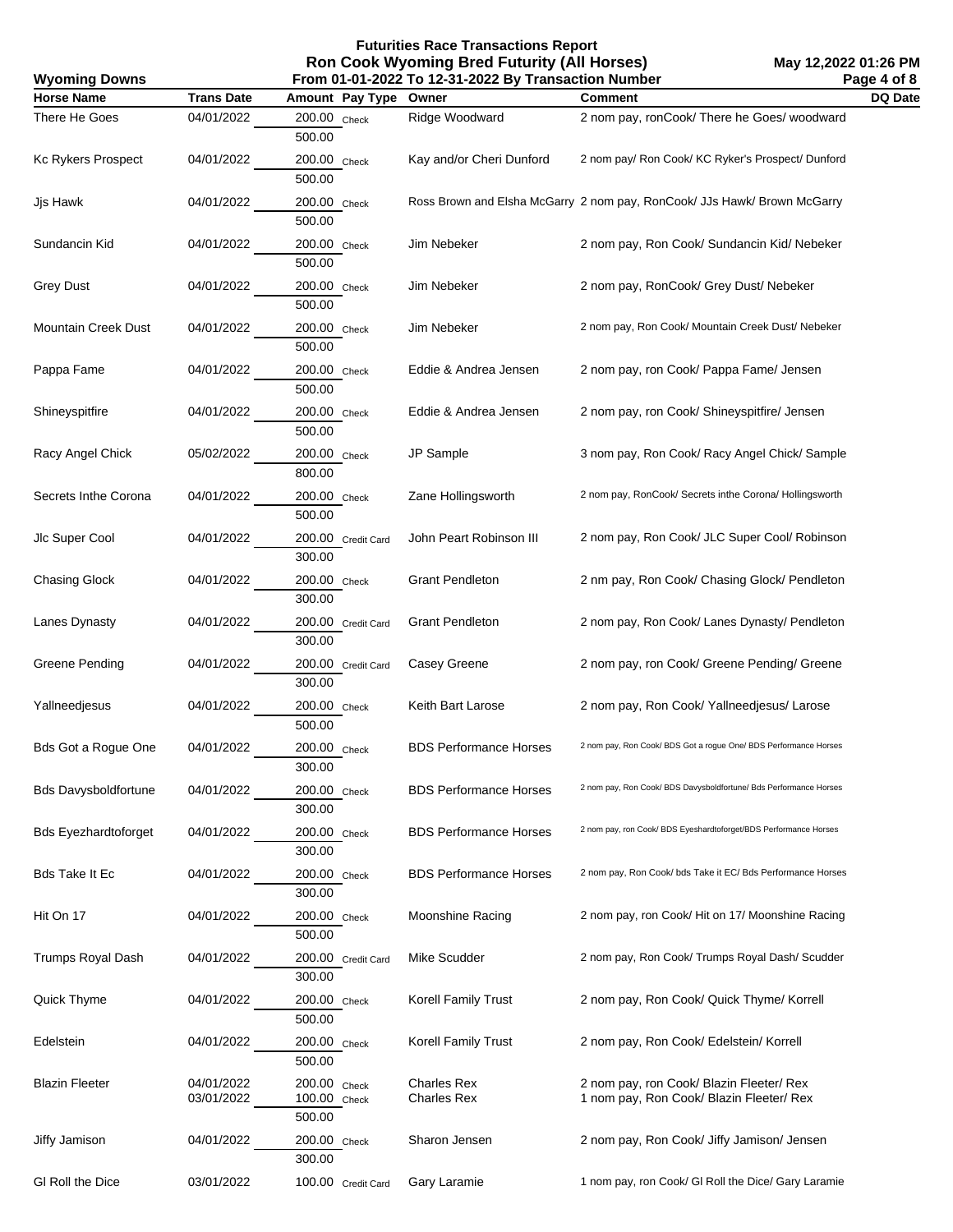| <b>Wyoming Downs</b><br>From 01-01-2022 To 12-31-2022 By Transaction Number |                                        |                                                                          |                                                             | Page 5 of 8                                                                                                                              |         |
|-----------------------------------------------------------------------------|----------------------------------------|--------------------------------------------------------------------------|-------------------------------------------------------------|------------------------------------------------------------------------------------------------------------------------------------------|---------|
| <b>Horse Name</b>                                                           | <b>Trans Date</b>                      | Amount Pay Type                                                          | Owner                                                       | <b>Comment</b>                                                                                                                           | DQ Date |
|                                                                             | 04/01/2022                             | 200.00 Credit Card<br>500.00                                             | Gary Laramie                                                | 2 nom pay, Ron Cook/ GI Roll the Dice/ laramie                                                                                           |         |
| Big A                                                                       | 03/01/2022<br>04/01/2022               | 100.00 Credit Card<br>200.00 Credit Card<br>500.00                       | Gary Laramie<br>Gary Laramie                                | 1 nom pay, Ron cook/ Big A/ Laramie<br>2 nom pay, Ron Cook/ Big A/ Laramie                                                               |         |
| Basin Brawler                                                               | 04/01/2022                             | 200.00 Check<br>500.00                                                   | Stan Young                                                  | 2 nom pay, Ron Cook/ Basin Brawler/ Young                                                                                                |         |
| The Eagle Way                                                               | 04/01/2022                             | 200.00 Check<br>500.00                                                   | Stan Young                                                  | 2 nom pay, Ron Cook/ The Eagle way/ Young                                                                                                |         |
| <b>Buzz the Tower</b>                                                       | 04/01/2022                             | 200.00 Check<br>500.00                                                   | Stan Young                                                  | 2 nom pay, Ron Cook/ Buzz the Tower/ Young                                                                                               |         |
| Cd Fantasy Wagon                                                            | 04/01/2022                             | 200.00 Check<br>500.00                                                   | Lee, Dan and Carol                                          | 2 nom pay, Ron Cook/ CD Fantasy wagon/ Lee                                                                                               |         |
| Cd Bricks Baby Girl                                                         | 04/01/2022                             | 200.00 Check<br>500.00                                                   | Lee, Dan and Carol                                          | 2 nom pay, Ron Cook/ CD Bricks Baby Girl/ Lee                                                                                            |         |
| Cd Golly Ms Molly                                                           | 04/01/2022                             | 200.00 Check<br>500.00                                                   | Lee, Dan and Carol                                          | 2 nom pay, Ron Cook/ CD Golly Ms Molly/ Lee                                                                                              |         |
| <b>Bdr Slew Down</b>                                                        | 04/01/2022<br>05/02/2022               | 200.00 Credit Card<br>200.00 Credit Card<br>500.00                       | David Hinkins<br>David Hinkins                              | 2 nom pay, Ron Cook/ BDR Slew Down/ Hinkins<br>3 nom pay, Ron Cook/ BDR Slew Down/ Hinkins                                               |         |
| <b>Bdr Noble</b>                                                            | 04/01/2022<br>05/02/2022               | 200.00 Credit Card<br>200.00 Credit Card<br>500.00                       | David Hinkins<br>David Hinkins                              | 2 nom pay, Ron Cook/ BDR Noble / Hinkins<br>3 nom pay, Ron Cook/ BDR Noble/ Hinkins                                                      |         |
| pending(smokin project)                                                     | 04/01/2022                             | 200.00 Credit Card<br>500.00                                             | Barbara Atwood                                              | 2 nom pay, Ron Cook/ Pending (smokin project)/Atwood                                                                                     |         |
| Pending (cb one for luck)                                                   | 04/01/2022                             | 200.00 Credit Card<br>500.00                                             | Jessica Atwood                                              | 2 nom pay, Ron Cook/ Pending(cb one for luck)/ Atwood                                                                                    |         |
| Rowdys Train                                                                | 03/01/2022<br>04/01/2022<br>05/02/2022 | 100.00 Check<br>200.00 Check<br>200.00 Check<br>500.00                   | <b>Bill Doenz</b><br><b>Bill Doenz</b><br><b>Bill Doenz</b> | 1 nom pay, Ron Cook/ Rowdys Train/ Doenz<br>2 nom pay, Ron Cook/ Rowdys Train/ Doenz<br>3 nom pay, Ron Cook/ Rowdys Train/ Doenz         |         |
| Shezaa Pistol                                                               | 03/01/2022                             | 100.00 Credit Card<br>500.00                                             |                                                             | Carter Garfias & Kaylee Leseburg 1 nom pay, Ron Cook/ Shezaa Pistol/ Garfias & Leseburg                                                  |         |
| Haha Rainbow Glock                                                          | 03/01/2022<br>04/01/2022               | 100.00 Credit Card<br>200.00 Credit Card<br>500.00                       | Martha Maldonado<br>Martha Maldonado                        | 1 nom pay, Ron Cook/ Haha Rainbow Glock/ Maldonado<br>2 nom pay, Ron Cook/ Haha Rainbow Glock/ Maldonado                                 |         |
| Sallee Sioux                                                                | 03/01/2022<br>04/01/2022               | 100.00 Credit Card<br>200.00 Credit Card<br>300.00                       | Sandra Flores<br>Sandra Flores                              | 1 nom pay, Ron Cook/ Sallee Sioux/ Flores<br>2 nom pay, Ron Cook/ Sallee Sioux/ Flores                                                   |         |
| La Catalina Knls                                                            | 04/01/2022<br>03/01/2022<br>05/02/2022 | 200.00 Credit Card<br>100.00 Credit Card<br>200.00 Credit Card<br>500.00 | Savana Canales<br>Savana Canales<br>Savana Canales          | 2 nom pay, ron Cook/ La Catalina/ Canales<br>1 nom pay, Ron Cook/ La Catalina/ Canales<br>3 nom pay, Ron Cook/ La Catalina Knls/ Canales |         |
| Teradash                                                                    | 05/02/2022                             | 200.00 Check<br>500.00                                                   |                                                             | Woolf, Kirk and Hartline, Ralph 3 nom pay, Ron Cook/ Teradash/ Wodlf & Hartline                                                          |         |
| Cd Fantasy Wagon                                                            | 05/02/2022                             | 200.00 Check<br>500.00                                                   | Lee, Dan and Carol                                          | 3 nom pay, Ron Cook/ CD Fantasy Wagon/Lee                                                                                                |         |
| Cd Bricks Baby Girl                                                         | 05/02/2022                             | 200.00 Check<br>500.00                                                   | Lee, Dan and Carol                                          | 3 nom pay, Ron Cook/ CD Bricks Baby Girl/ Lee                                                                                            |         |
| Cd Golly Ms Molly                                                           | 05/02/2022                             | 200.00 Check<br>500.00                                                   | Lee, Dan and Carol                                          | 3 nom pay, Ron Cook/ CD Golly Ms Molly/ Lee                                                                                              |         |
| GI Roll the Dice                                                            | 05/02/2022                             | 200.00 Credit Card<br>500.00                                             | Gary Laramie                                                | 3 nom pay, Ron Cook/ GL Roll the Dice/ Laramie                                                                                           |         |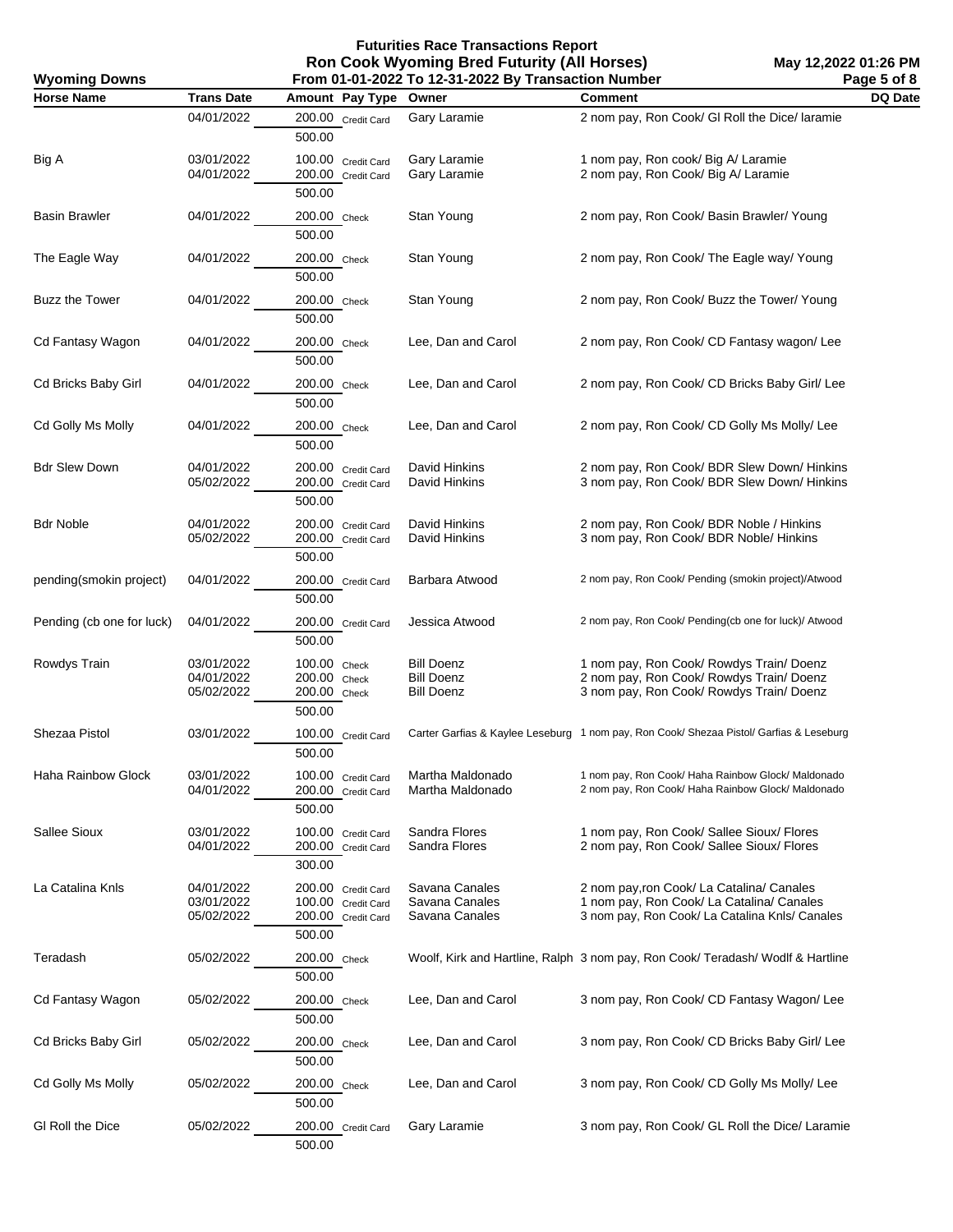**May 12,2022 01:26 PM Page 6 of 8**

| <b>Wyoming Downs</b>  |                                        | Page 6 of 8                                                              |                                                                                                                         |                                                                                                                                                                                                                                      |         |
|-----------------------|----------------------------------------|--------------------------------------------------------------------------|-------------------------------------------------------------------------------------------------------------------------|--------------------------------------------------------------------------------------------------------------------------------------------------------------------------------------------------------------------------------------|---------|
| <b>Horse Name</b>     | <b>Trans Date</b>                      | Amount Pay Type                                                          | Owner                                                                                                                   | <b>Comment</b>                                                                                                                                                                                                                       | DQ Date |
| Big A                 | 05/02/2022                             | 200.00 Credit Card<br>500.00                                             | Gary Laramie                                                                                                            | 3 nom pay, Ron Cook/ Big A/ Laramie                                                                                                                                                                                                  |         |
| Apollo Dynasty        | 05/02/2022                             | 200.00 Credit Card<br>500.00                                             | Steve M Wright                                                                                                          | 3 nom pay/ Ron Cook/ Apollo Dynasty/ Wright                                                                                                                                                                                          |         |
| All Willy Nilly       | 05/02/2022                             | 200.00 Credit Card<br>500.00                                             | Lex Fabrizio                                                                                                            | 3 nom pay/ Ron Cook/ All Willy Nilly/ Fabrizio                                                                                                                                                                                       |         |
| Switching Dynasty     | 05/02/2022                             | 200.00 Credit Card<br>500.00                                             | Ron and Laurie Moosman                                                                                                  | 3 nom pay/ Ron Cook/ Switching Dynasty/ Ron & Laurie Moosman                                                                                                                                                                         |         |
| <b>Rhetts Dynasty</b> | 05/02/2022                             | 200.00 Credit Card<br>500.00                                             | <b>Rhett Woodward</b>                                                                                                   | 3 nom pay/ Ron Cook/ Rhetts Dynasty/ Woodward                                                                                                                                                                                        |         |
| There He Goes         | 05/02/2022                             | 200.00 Credit Card<br>500.00                                             | Ridge Woodward                                                                                                          | 3 nom pay/Ron Cook/ There He Goes/ Woodward                                                                                                                                                                                          |         |
| <b>Dynasty Switch</b> | 04/01/2022<br>05/02/2022               | 200.00 Credit Card<br>200.00 Credit Card<br>500.00                       | Jose Rico<br>Jose Rico                                                                                                  | 2 nom pay/ Ron Cook/ Dynasty Switch/ Rico<br>3 nom pay/ Ron Cook/ Dynasty Switch/ Rico                                                                                                                                               |         |
| Name Pending          | 05/02/2022                             | 200.00 Check<br>500.00                                                   | <b>CB Stables</b>                                                                                                       | 3 nom pay, Ron Cook/ Name Pending/ CB Stables                                                                                                                                                                                        |         |
| Pappa Fame            | 05/02/2022                             | 200.00 Check<br>500.00                                                   | Eddie & Andrea Jensen                                                                                                   | 3 nom pay/ Ron Cook/ Pappa Fame/ Jensen                                                                                                                                                                                              |         |
| Shineyspitfire        | 05/02/2022                             | 200.00 Check<br>500.00                                                   | Eddie & Andrea Jensen                                                                                                   | 3 nom pay/ Ron Cook/ Shineyspitfire/ Jensen                                                                                                                                                                                          |         |
| Kc Rykers Prospect    | 05/02/2022                             | 200.00 Check<br>500.00                                                   | Kay and/or Cheri Dunford                                                                                                | 3 nom pay/ Ron Cook/ KC Rykers Prospect/ Dunford                                                                                                                                                                                     |         |
| Just Nando            | 03/01/2022<br>04/01/2022<br>05/02/2022 | 200.00 Check<br>200.00 Check<br>200.00 Check<br>600.00                   | Shannon R. Demler and Renegade Racing<br>Shannon R. Demler and Renegade Racing<br>Shannon R. Demler and Renegade Racing | 1 nom pay/ Ron Cook/ Just Nando/ Demler & Renegade<br>2 nom pay/ ROn Cook/ Just Nando/ Demler & Renegade<br>3 nom pay/ Ron Cook/ Just Nando/ Demler & Renegade                                                                       |         |
| Secrets Inthe Corona  | 05/02/2022                             | 200.00 Check<br>500.00                                                   | Zane Hollingsworth                                                                                                      | 3 nom pay/ Ron Cook/ Secrets inthe Corona/ Hollingsworth                                                                                                                                                                             |         |
| Hit On 17             | 05/02/2022                             | 200.00 Check<br>500.00                                                   | Moonshine Racing                                                                                                        | 3 nom pay/ Ron Cook/ Hit on 17/Moonshine Racing                                                                                                                                                                                      |         |
| Lady Eyes a Corona    | 05/02/2022<br>03/01/2022<br>05/02/2022 | 200.00 Credit Card<br>100.00 Credit Card<br>200.00 Credit Card<br>500.00 | Robert Fox<br><b>Robert Fox</b><br>Robert Fox                                                                           | 2 nom pay/ Ron Cook/ Lady Eyes a Corona/ Fox<br>1 nom pay, Ron Cook/ Lady eyes a Corona/Fox<br>3 nom pay/ Ron Cook/ Lady Eyes A Corona/ Fox                                                                                          |         |
| Glocks Girl           | 04/01/2022<br>05/02/2022               | 200.00 Credit Card<br>200.00 Credit Card<br>500.00                       | <b>Robert Fox</b><br><b>Robert Fox</b>                                                                                  | 2 nom pay/ Ron Cook/ Glocks Girl/ Fox<br>3 nom pay/ Ron Cook/ Glocks Girl/ Fox                                                                                                                                                       |         |
| Lethal Girl           | 04/01/2022<br>05/02/2022               | 200.00 Credit Card<br>200.00 Credit Card<br>500.00                       | <b>Robert Fox</b><br><b>Robert Fox</b>                                                                                  | 2 nom pay/ Ron Cook/ Lethal Girl/ Fox<br>3 nom pay/ Ron Cook/ Lethal Girl/ Fox                                                                                                                                                       |         |
| MI Smoothie           | 04/01/2022<br>05/02/2022               | 200.00 Credit Card<br>200.00 Credit Card<br>500.00                       | <b>Robert Fox</b><br><b>Robert Fox</b>                                                                                  | 2 nom pay/ Ron Cook/ ML Smoothie/ Fox<br>3 nom pay/ Ron Cook/ ML Smoothie/ Fox                                                                                                                                                       |         |
| Docs Prize Form       | 04/01/2022<br>05/02/2022               | 200.00 Credit Card<br>200.00 Credit Card<br>500.00                       |                                                                                                                         | Chad Falslev, Kevin Williams, Wayne Bingham 2 nom pay/ Ron Cook/ Docs Prize Form/ Falslev, Williams, Bingham<br>Chad Falslev, Kevin Williams, Wayne Bingham 3 nom pay/ Ron Cook/ Docs Prize Form/ Falslev, williams, Bingham         |         |
| Docs Game of Holdem   | 04/01/2022<br>05/02/2022               | 200.00 Credit Card<br>200.00 Credit Card<br>500.00                       |                                                                                                                         | Chad Falslev, Kevin Williams, Wayne Bingham 2 nom pay/ Ron Cook/ Docs Game of Holdem/ Falslev, Williams, Bingham<br>Chad Falslev, Kevin Williams, Wayne Bingham 3 nom pay/ Ron Cook/ Docs Game of Holdem/ Falslev, Williams, Bingham |         |
| Schlitz and Giggles   | 04/01/2022<br>05/02/2022               | 200.00 Credit Card<br>200.00 Credit Card<br>500.00                       |                                                                                                                         | Chad Falslev, Kevin Williams, Wayne Bingham 2 nom pay/ROn Cook/ Schlitz and Giggles/ Falslev, Williams, Bingham<br>Chad Falslev, Kevin Williams, Wayne Bingham 3 nom pay/ Ron Cook/ Schlitz and Giggles/ Falslev, Williams, Bingham  |         |
| Quick Thyme           | 05/02/2022                             | 200.00 Check<br>500.00                                                   | Korell Family Trust                                                                                                     | 3 nom pay/ Ron Cook/ Quick Thyme/ Korell                                                                                                                                                                                             |         |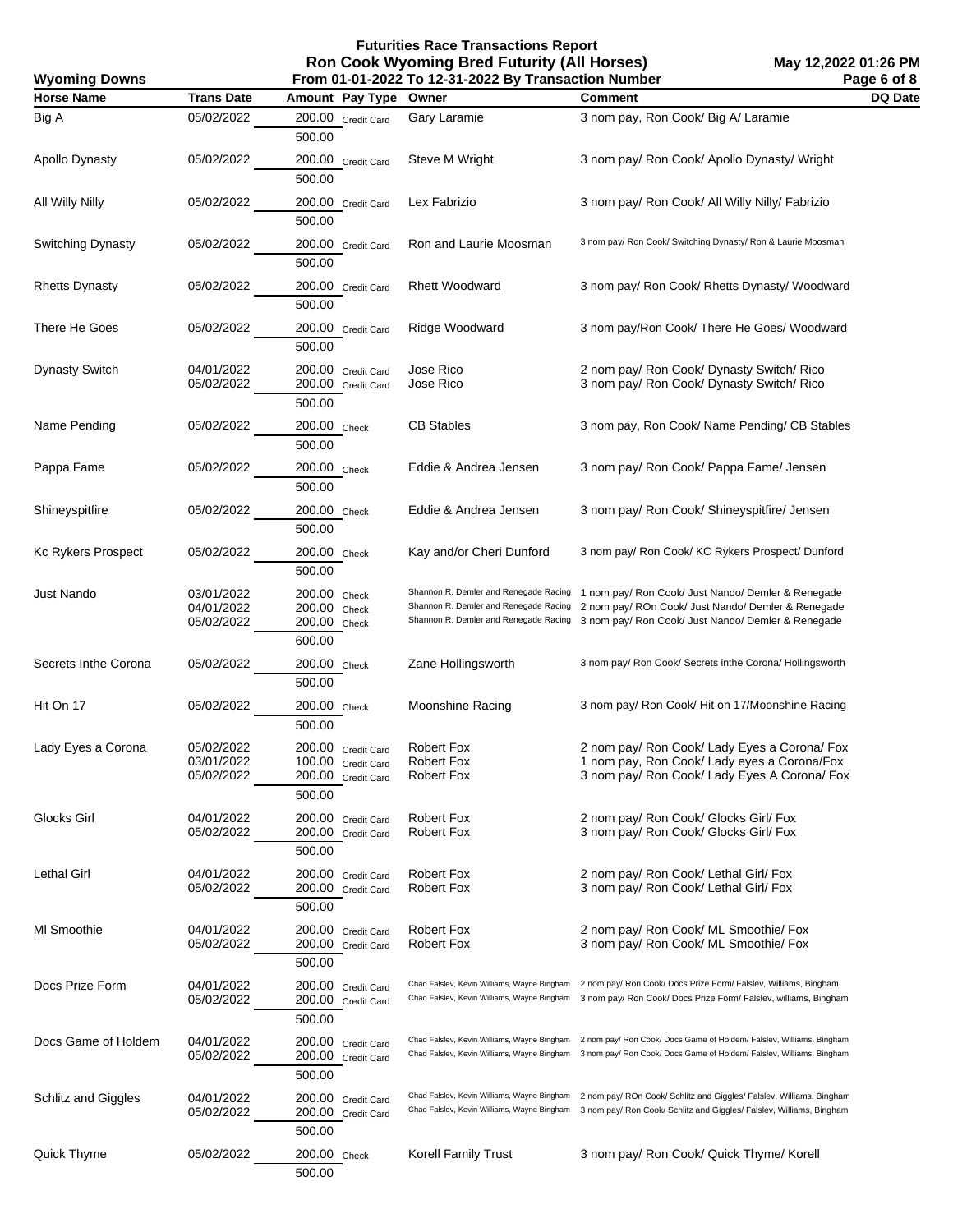**Wyoming Downs**

| <b>Horse Name</b>          | <b>Trans Date</b>                      | Amount Pay Type                                                          | Owner                                                                | <b>Comment</b>                                                                                                                                                                     | DQ Date |
|----------------------------|----------------------------------------|--------------------------------------------------------------------------|----------------------------------------------------------------------|------------------------------------------------------------------------------------------------------------------------------------------------------------------------------------|---------|
| Edelstein                  | 05/02/2022                             | 200.00 Check<br>500.00                                                   | Korell Family Trust                                                  | 3 nom pay/ Ron Cook/ Edelstein/ Korell Family Trust                                                                                                                                |         |
| <b>Mountain Creek Dust</b> | 05/02/2022                             | 200.00 Check<br>500.00                                                   | Jim Nebeker                                                          | 3 nom pay/ Ron Cook/ Mountain Creek Dust/Nebeker                                                                                                                                   |         |
| <b>Grey Dust</b>           | 05/02/2022                             | 200.00 Check<br>500.00                                                   | Jim Nebeker                                                          | 3 nom pay/ Ron Cook/ Grey Dust/ Nebeker                                                                                                                                            |         |
| Sundancin Kid              | 05/02/2022                             | 200.00 Check<br>500.00                                                   | Jim Nebeker                                                          | 3 nom pay/ Ron Cook/ Sundancin Kid/ Nebeker                                                                                                                                        |         |
| <b>Basin Brawler</b>       | 05/02/2022                             | 200.00 Check<br>500.00                                                   | Stan Young                                                           | 3 nom pay/ Ron Cook/ Basin Brawler/ Young                                                                                                                                          |         |
| The Eagle Way              | 05/02/2022                             | 200.00 Check<br>500.00                                                   | Stan Young                                                           | 3 nom pay/ Ron Cook/ The Eagle Way/ Young                                                                                                                                          |         |
| <b>Buzz the Tower</b>      | 05/02/2022                             | 200.00 Check<br>500.00                                                   | Stan Young                                                           | 3 nom pay/ Ron Cook/ Buzz The Tower/ Young                                                                                                                                         |         |
| Jv Papp B Moven            | 05/02/2022                             | 200.00 Check<br>500.00                                                   | <b>JV Quarter Horses</b>                                             | 3 nom pay/ Ron Cook/ JV Papp B Movin/ JV Quarter Horses                                                                                                                            |         |
| <b>Cd Little Panther</b>   | 05/02/2022                             | 200.00 Check<br>500.00                                                   | <b>JV Quarter Horses</b>                                             | 3 nom pay/ Ron Cook/ CD Little Panther/ JV quarter Horses                                                                                                                          |         |
| Jv Zoomin Da Wagon         | 05/02/2022                             | 200.00 Check<br>500.00                                                   | <b>JV Quarter Horses</b>                                             | 3 nom pay/ Ron Cook/ JV Zoomin Da wagon/ JV Quarter Horses                                                                                                                         |         |
| Jv Rockin Da Winner        | 05/02/2022                             | 200.00 Check<br>500.00                                                   | <b>JV Quarter Horses</b>                                             | 3 nom pay/ Ron Cook/ JV rockin Da Winner/ JV quarter Horses                                                                                                                        |         |
| Shezaa Pistol              | 04/01/2022<br>05/02/2022               | 200.00 Credit Card<br>200.00 Credit Card<br>500.00                       |                                                                      | Carter Garfias & Kaylee Leseburg 2 nom pay/ Ron Cook/ Shezaa Pistol/ Garfias & Leseburg<br>Carter Garfias & Kaylee Leseburg 3 nom pay/ Ron Cook/ Shezaa Pistol/ Garfias & Leseburg |         |
| Haha Rainbow Glock         | 05/02/2022                             | 200.00 Credit Card<br>500.00                                             | Martha Maldonado                                                     | 3 nom pay/ Ron Cook/ haha Rainbow Glock/ Maldonado                                                                                                                                 |         |
| Vvr Country Kid            | 03/01/2022<br>04/01/2022<br>05/02/2022 | 100.00 Credit Card<br>200.00 Credit Card<br>200.00 Credit Card<br>500.00 | <b>Israel Calata</b><br><b>Israel Calata</b><br><b>Israel Calata</b> | 1 nom pay/ Ron Cook/ VVR Country Kid/ Calata<br>2 nom pay/ Ron Cook/ VVR Country Kid/ Calata<br>3 nom pay/ Ron Cook/ VR Country Kid/ Calata                                        |         |
| Vvr Bay Watch Babe         | 03/01/2022<br>04/01/2022<br>05/02/2022 | 100.00 Credit Card<br>200.00 Credit Card<br>200.00 Credit Card<br>500.00 | <b>Israel Calata</b><br><b>Israel Calata</b><br><b>Israel Calata</b> | 1 nom pay/ Ron Cook/ VVR Bay watch Babe/ Calata<br>2 nom pay/ ron Cook/ VVr Bay watch Babe/ Calata<br>3 nom pay/ Ron Cook/ VVR Bay watch Babe/ Calata                              |         |
| Dirty Jan Boy              | 03/01/2022<br>04/01/2022<br>05/02/2022 | 100.00 Credit Card<br>200.00 Credit Card<br>200.00 Credit Card<br>500.00 | Jose Guzman<br>Jose Guzman<br>Jose Guzman                            | 1 nom pay/ Ron Cook/Dirty Jan Boy/ Guzman<br>2 nom pay/ Ron Cook/ Dirty Jan Boy/ Guzman<br>3 nom pay/ Ron Cook/ Dirty Jan Boy/ Guzman                                              |         |
| Vvr Lucky Charm            | 03/01/2022<br>04/01/2022<br>05/02/2022 | 100.00 Credit Card<br>200.00 Credit Card<br>200.00 Credit Card<br>500.00 | Jose Guzman<br>Jose Guzman<br>Jose Guzman                            | 1 nom pay/ Ron Cook/ VVR Lucky Charm/ Guzman<br>2 nom pay/ Ron Cook/ VVR Lucky Charm/ Guzman<br>3 nom pay/ Ron Cook/ VVr Lucky Charm/ Guzman                                       |         |
| pending(smokin project)    | 05/02/2022                             | 200.00 Credit Card<br>500.00                                             | Barbara Atwood                                                       | 3 nom pay/ Ron Cook/ Pending(smoking Project)/ Atwood                                                                                                                              |         |
| Pending (cb one for luck)  | 05/02/2022                             | 200.00 Credit Card<br>500.00                                             | Jessica Atwood                                                       | 3 nom pay/ Ron Cook/ Pending(cb one for luck)/ Atwood                                                                                                                              |         |
| <b>Knud Politics</b>       | 04/01/2022<br>05/02/2022               | 200.00 Credit Card<br>200.00 Credit Card<br>500.00                       | Gordon C Knudsen<br>Gordon C Knudsen                                 | 2 nom pay/ Ron Cook/ Knud Politics/ Knudsen<br>3 nom pay/ Ron Cook/ Knud Politics/ Knudsen                                                                                         |         |
| Racy Angel Chick           | 05/02/2022                             | 200.00 Credit Card<br>800.00                                             | JP Sample                                                            | trial pay/ Ron Cook/ Racy Angel Chick/ Sample                                                                                                                                      |         |
| Farmingontheriver          | 04/01/2022                             | 200.00 Credit Card<br>300.00                                             | David W Greene                                                       | 2 nom pay/ Ron Cook/ Farmingontheriver/ Greene                                                                                                                                     |         |
| <b>Makin Turtlemoves</b>   | 04/01/2022                             | 200.00 Credit Card                                                       | Melvin Geezer Bowling                                                | 2 nom pay/ Ron Cook/ Makin TurtleMoves/Bowling                                                                                                                                     |         |